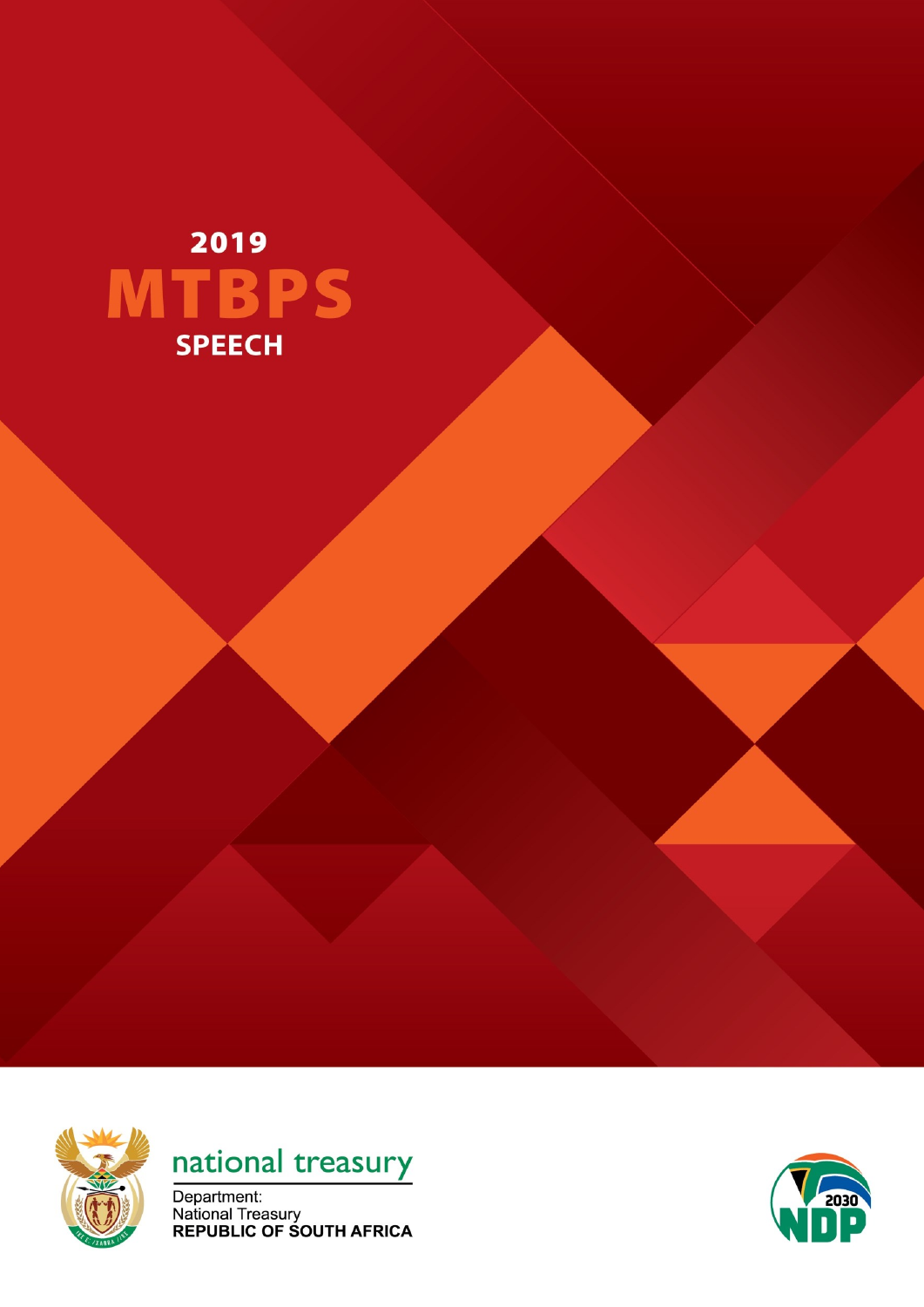## **2019**

#### **MEDIUM TERM BUDGET POLICY STATEMENT**

*Check against delivery*

**TT Mboweni, MP**

**Minister of Finance**

## **SPEECH**

**30 October 2019**

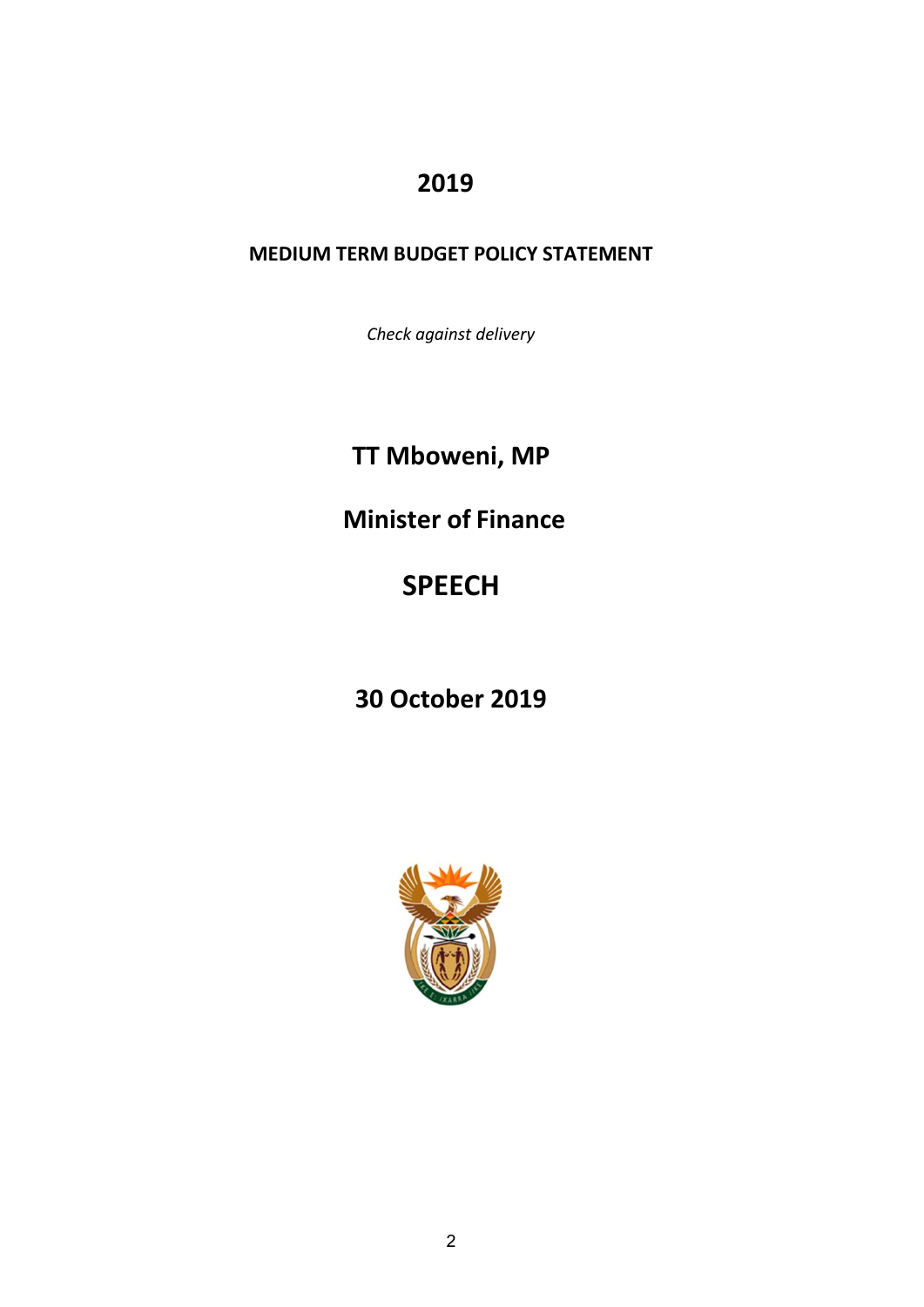Madam Speaker President of the Republic Cabinet Colleagues and Deputy Ministers **MECs** Governor of the South African Reserve Bank Leaders of all political parties Representatives of organised business and labour Honourable Members

Fellow South Africans

Today, it is my singular honour and privilege to table the twenty-third Medium Term Budget Policy Statement of the democratic era.

This is the first Budget Policy Statement of the sixth Administration and Parliament.

#### **THE PURPOSE OF THE MEDIUM TERM BUDGET POLICY STATEMENT**

The Medium Term Budget Policy Statement is an important piece of our budgeting process. The first statement was published on the second of December 1997, during the first democratic administration led by President Nelson Mandela.

Today we publish the MTBPS containing:

- 1. A summary of government's fiscal goals and objectives
- 2. Projections for the economy and the public finances
- 3. Long-term projections of the debt-to-GDP ratio assuming different scenarios. The baseline projection assumes we make minimal policy changes
- 4. A fiscal risk statement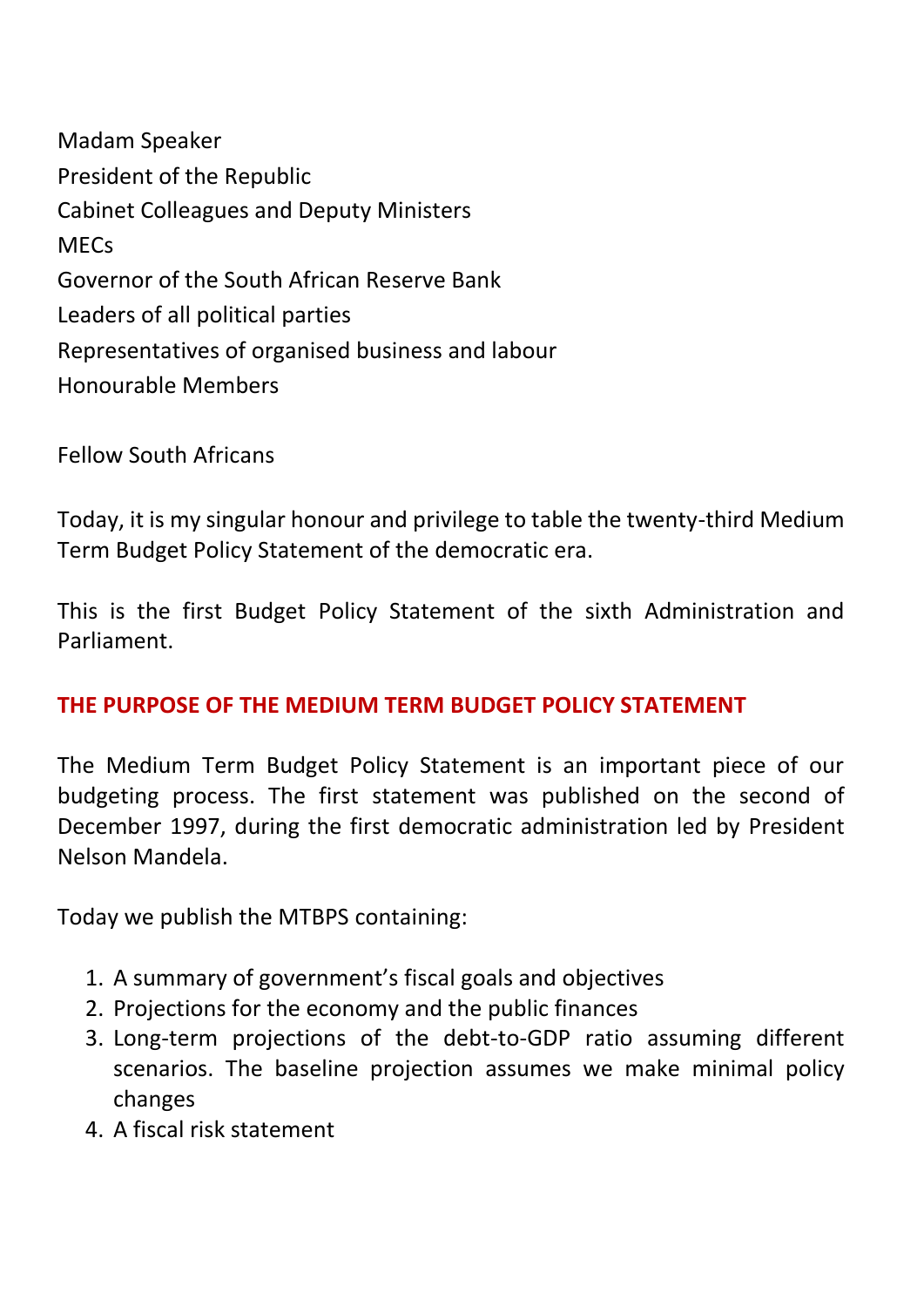The Policy Statement does not include detailed spending plans or tax proposals. That is for the annual Budget, which is normally introduced in February.

The MTBPS tabling, today coincides with another important process, the tabling of the tax Bills. I am grateful to the standing and select committees on appropriations and finance, that have the responsibility for steering the consideration of the tax Bills, giving effect to the revenue proposals as announced in the 2019 annual budget in February and related tax administration matters, as well as the 2019 Division of Revenue Amendment Bill and the 2019 Adjustments Appropriation Bill.

As the 1997 Policy Statement said:

*"There is no point in publishing a Policy Statement if it simply means publishing the Budget three months early. The purpose is to open up the debate before the (actual) Budget is finalised."*

I look forward to this debate. I will follow – in person, on the wireless, on the TV, in the newspapers, via my Facebook page, and the @TreasuryRSA Twitter account.

I table this MTBPS for consideration of the House and of all South Africans.

Today I also table:

- 1. The Adjustments Appropriation Bill
- 2. The Rates and Monetary Amounts and Amendment of Revenue Laws Bill
- 3. The Taxation Laws Amendment Bill
- 4. The Division of Revenue Amendment Bill
- 5. The Tax Administration Laws Amendment Bill
- 6. The 2019 Adjusted Estimates of National Expenditure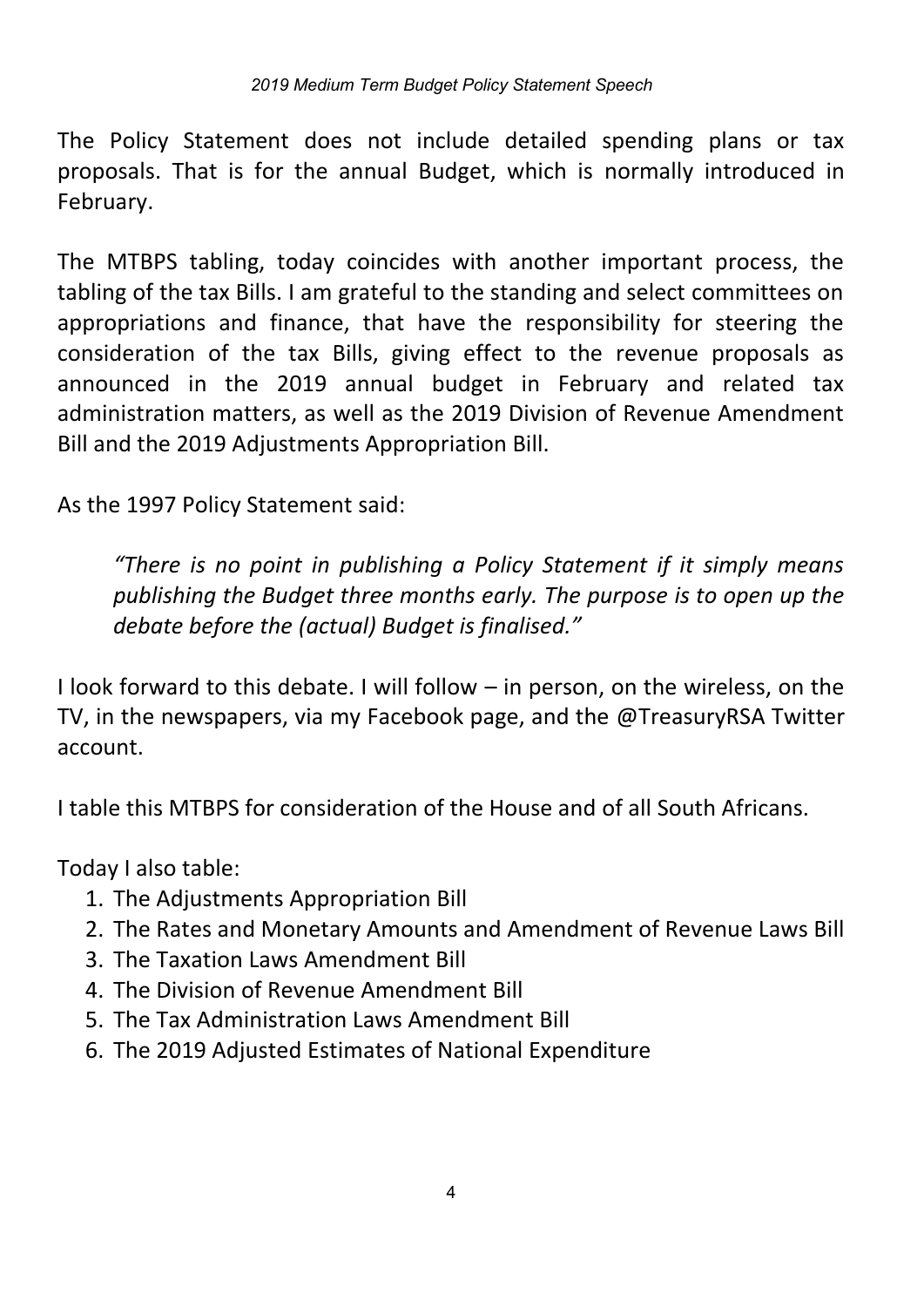#### **INTRODUCTION**

Madam Speaker

On Budget Day 2019, I brought a resilient Aloe Ferox plant to the House.

Mr President, you might also remember that I presented an Aloe Ferox plant to you.

This little aloe is emerging from a long winter. During that winter, the ground became hard. The leaves fell from the trees and the air was bitterly cold. We toiled, hoping for better days.

Our people became poorer. Some lost their jobs.

Madam Speaker, here we stand at the end of winter. The food cupboards are almost bare.

We have been shuffling about in old and comfortable brown shoes.

Our expenditure continues to exceed our revenue. Our national debt is increasing at an unsustainable pace.

The economy is not performing well.

In these difficult times, we have turned against one another.

We have regrettably turned against our brothers and sisters from the rest of the continent. We should inculcate in the minds of our people that we are all Africans.

Worst of all, we have turned against our sisters, daughters, and mothers.

This is not who we are.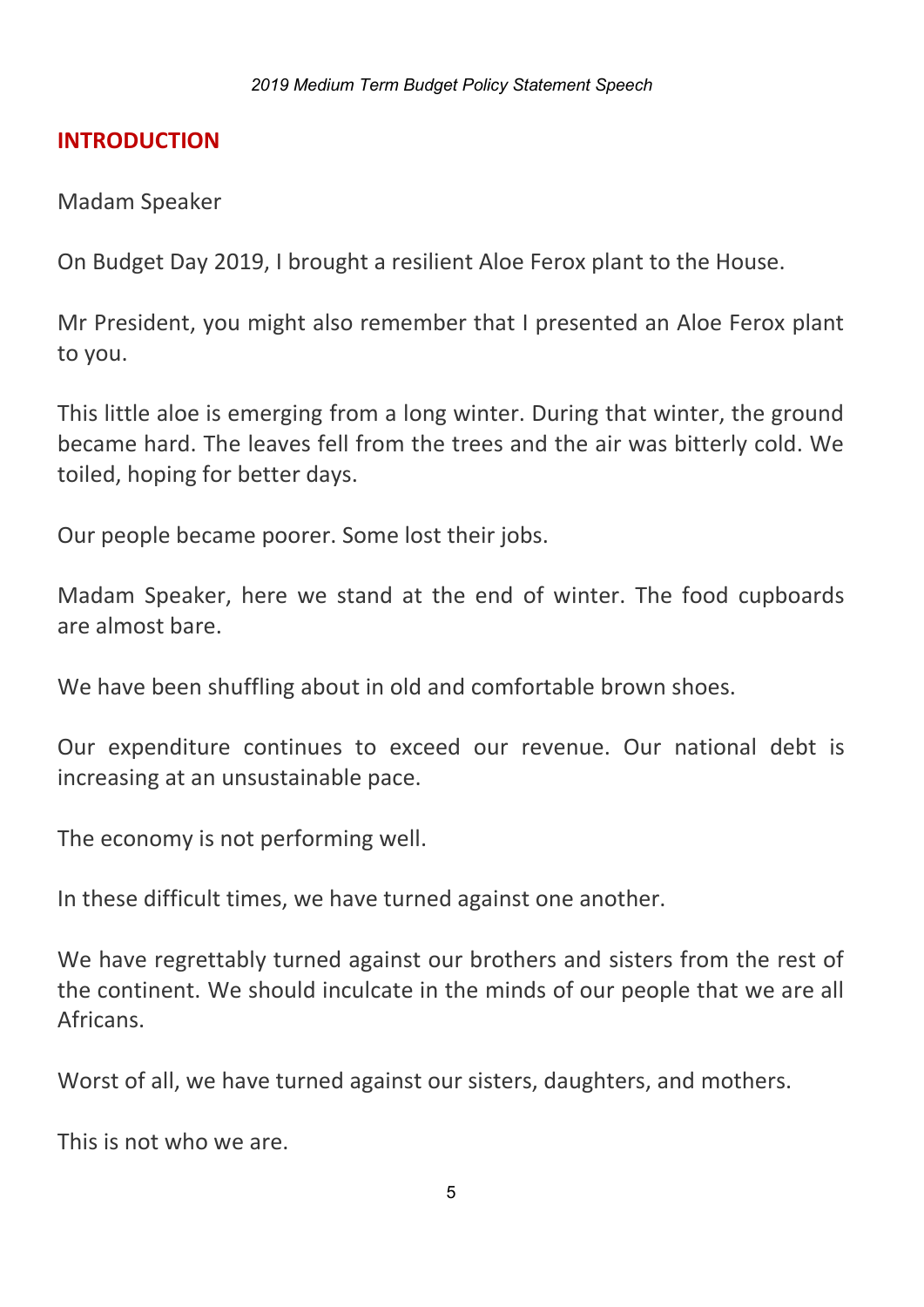We should give renewed impetus to the fight against gender-based violence and xenophobia.

\*\*\*\*\*\*\*

So, what shall we do?

Hope is good but it is not a strategy.

As any farmer will tell you, if you want a bumper harvest, you must be prepared to work hard during the end of winter and early spring. Because what you do to the soil then determines how successful your crop will be.

Now is the time. We cannot wait any longer. If we want a successful harvest, we must act today.

As the Bible states:

*"But this I say, they who sow sparingly will also reap sparingly And they who sow bountifully will also reap bountifully."*

2 Corinthians 9 verse 6

Rock the boat! Shake the baobab tree! Do the unusual, disrupt the comfort zones. Get things moving!

\*\*\*\*\*\*\*

#### **THE GLOBAL ECONOMY**

What is the state of the world?

After a decade-long economic expansion, growth in advanced economies is expected to slow, in part due to trade tensions and the Brexit uncertainty. The International Monetary Fund estimates that these tensions may take away 0.8 percentage points from global growth.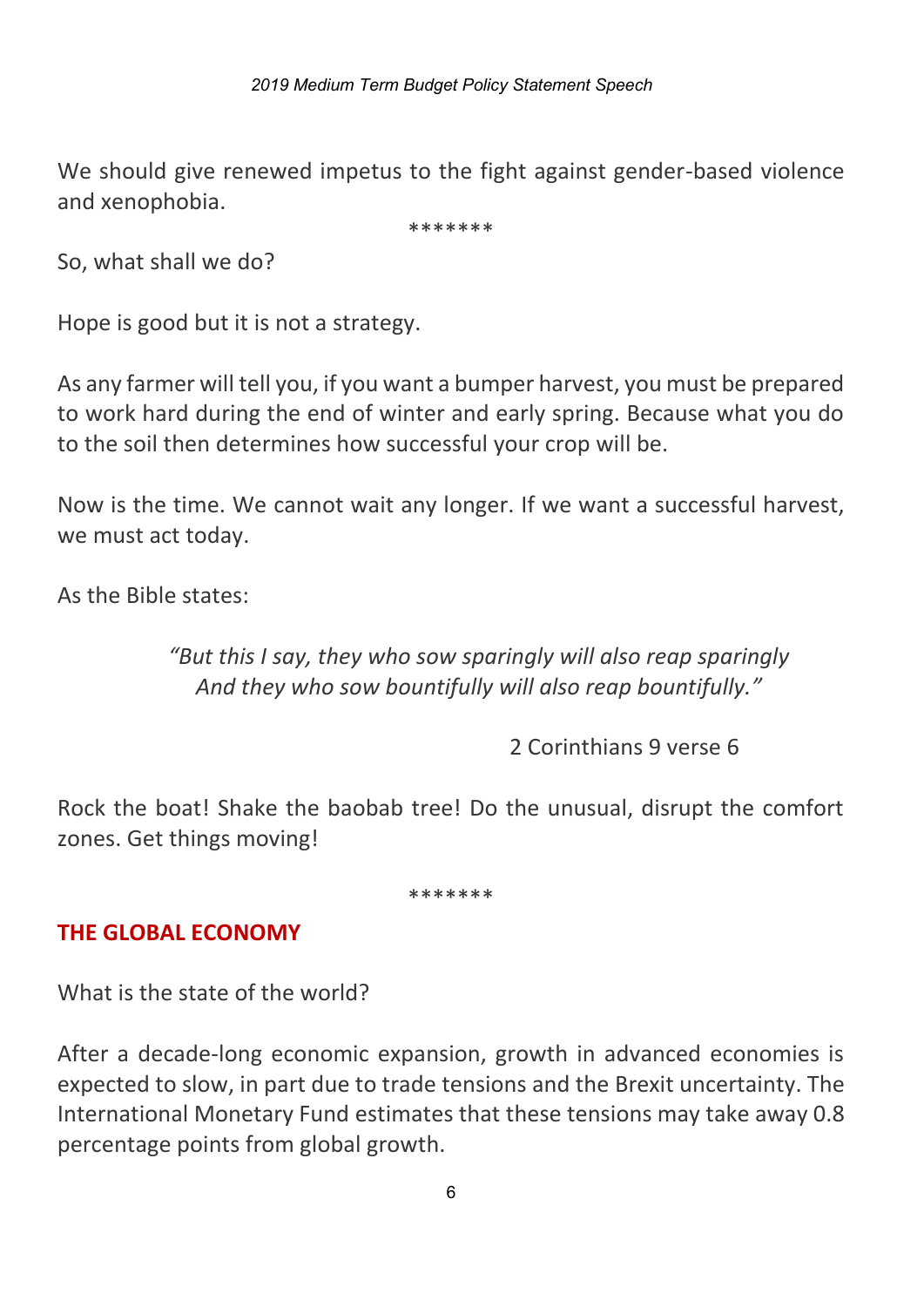Economic growth in both China and India is expected to slow to 6.1 per cent this year. Growth in both these countries accelerated after far-reaching structural reforms. The average person in China is 7 times richer today than twenty-five years ago. The average person in India has become three and a half times richer over the same period. Meanwhile, the average South African is only 1.3 times richer.

Growth in emerging markets is lower partly because of the global slowdown, but also due to policy missteps, which we should avoid.

Economic growth in Mexico is down sharply. Its own state-owned energy company, PEMEX, will cost approximately US\$2.6 billion a year to fix. The Brazilian economy will most likely grow at 0.9 per cent in 2019. There, the state-owned energy company, PETROBAS, has its own problems.

\*\*\*\*\*\*\*

Closer to home, things are much better.

The African continent has a young, growing, entrepreneurial population. Sub-Saharan Africa is expected to grow by 3.6 per cent next year, the second-fastest growing region after Asia excluding Japan.

Just like Eliud Kipchoge, the Kenyan economy is racing ahead. Growth is expected to be 6 per cent next year. In Ghana, after extremely difficult structural reforms, growth is expected to be 7.5 per cent this year and 5.6 per cent next year. Ethiopia will grow by over 7 per cent.

They clearly have new shoes. Why don't we?

\*\*\*\*\*\*

7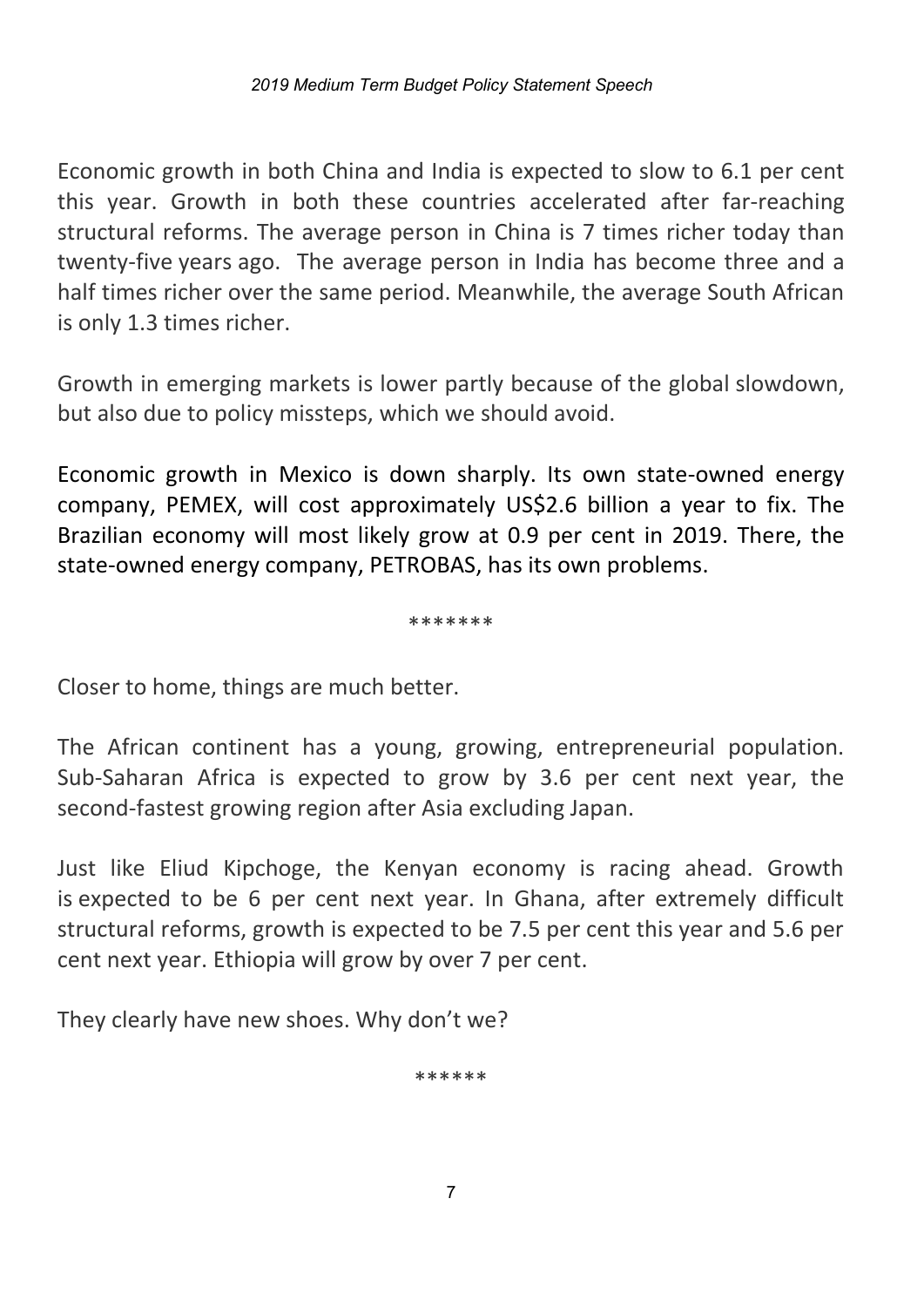#### **THE SOUTH AFRICAN ECONOMY**

In the first quarter of this year, the South African economy contracted by a revised 3.1 per cent on a seasonally adjusted and annualised basis. As the energy constraint lifted, growth rebounded to 3.1 per cent in the second quarter. These two quarters cancelled each other out, and this year growth has been flat.

There are some signs that investment spending is strengthening. In the second quarter, growth in gross fixed capital formation rebounded to 6.1 per cent. Mining grew by 14.4 per cent. In real terms, credit growth has been positive since late 2018. Private sector credit extension rose 6.2 per cent in September. Home loans grew 5 per cent year-on-year, the fastest rate in some time. But corporate credit extension has softened.

In September, headline consumer price inflation was 4.1 per cent. Lower inflation is good for everyone, particularly for the poor and the working class.

In short, it is a mixed picture with some positive signs.

It is our job to chart a course that is strategic, sober, careful and inclusive.

The economy is now forecast to grow at 0.5 per cent in 2019 compared to the 1.5 per cent expected in February. Growth is projected to slowly rise to 1.7 per cent in 2022, supported by household consumption and private-sector investment.

#### **OUR PROPOSED MEASURES TO GROW THE ECONOMY**

Fellow South Africans, in the preamble of the Constitution, a commitment is made by all of us to:

*"Improve the quality of life of all citizens and free the potential of each person."*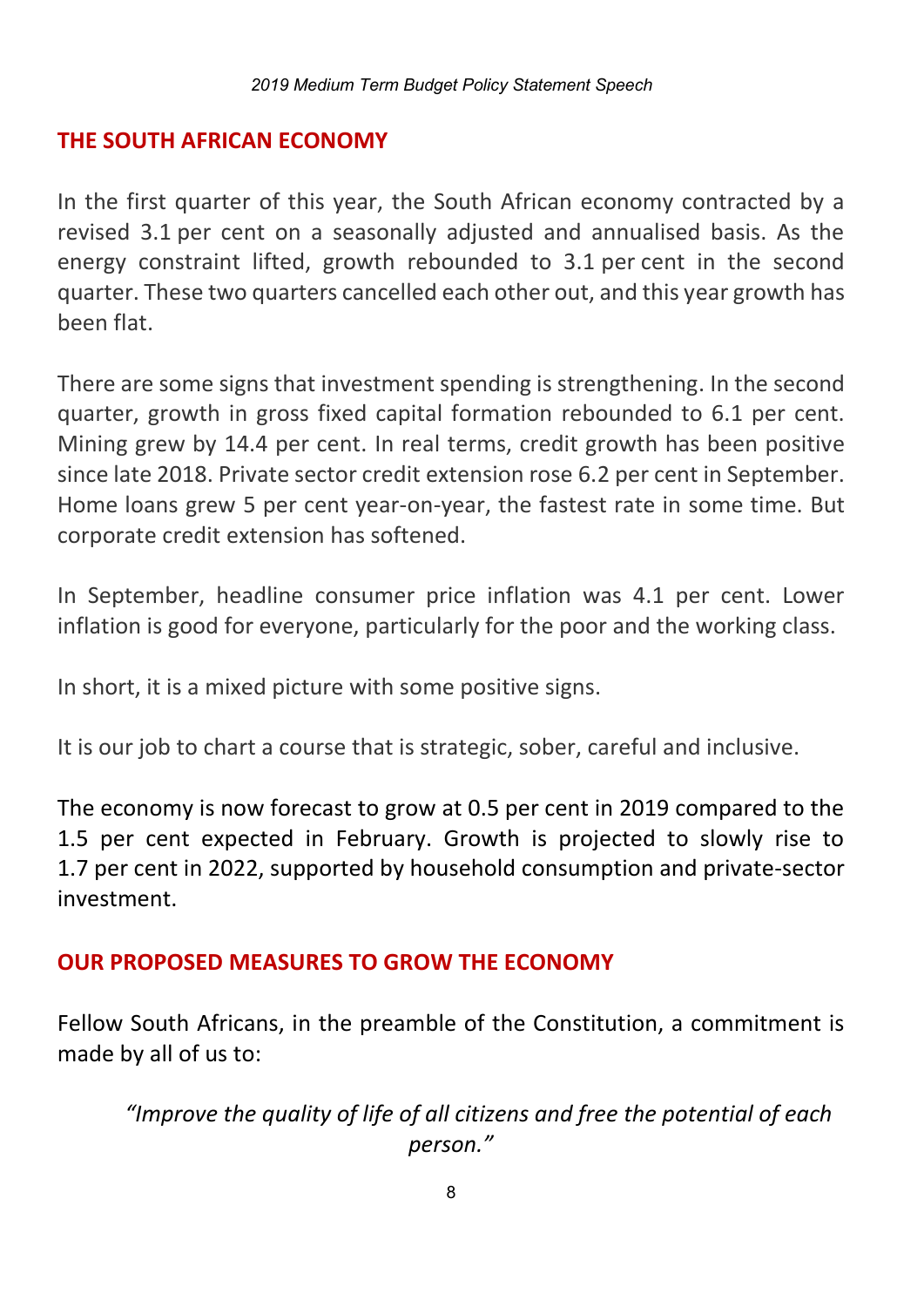The growth outlook is far too low to support this vision.

We must accelerate economic performance.

Under the leadership of President Ramaphosa, the structural reform agenda contained in the National Development Plan has been given new life. We have made progress in the following:

- 1. The new Integrated Resources Plan has been gazetted
- 2. The Infrastructure Fund is being rolled out
- 3. The visa regime has been greatly simplified
- 4. The unabridged birth certificate requirement for young tourists has been abolished
- 5. We have upgraded a number of industrial parks and approved the demarcation of more Special Economic Zones
- 6. Cabinet has directed ICASA to accelerate the licensing of high-demand broadband spectrum

Our paper titled "*Economic transformation, inclusive growth, and competitiveness: Towards an Economic Strategy for South Africa"* draws lessons from fast-growing emerging and sub-Saharan African economies.

The paper speaks for itself. But, in brief, we argue that there are a few important growth ingredients:

- 1. An efficient and capable state
- 2. Prudent fiscal and monetary policy
- 3. A competitive and flexible exchange rate
- 4. A trade regime which promotes open and beneficial trade, particularly with the rest of the African continent
- 5. A reimagined industrial strategy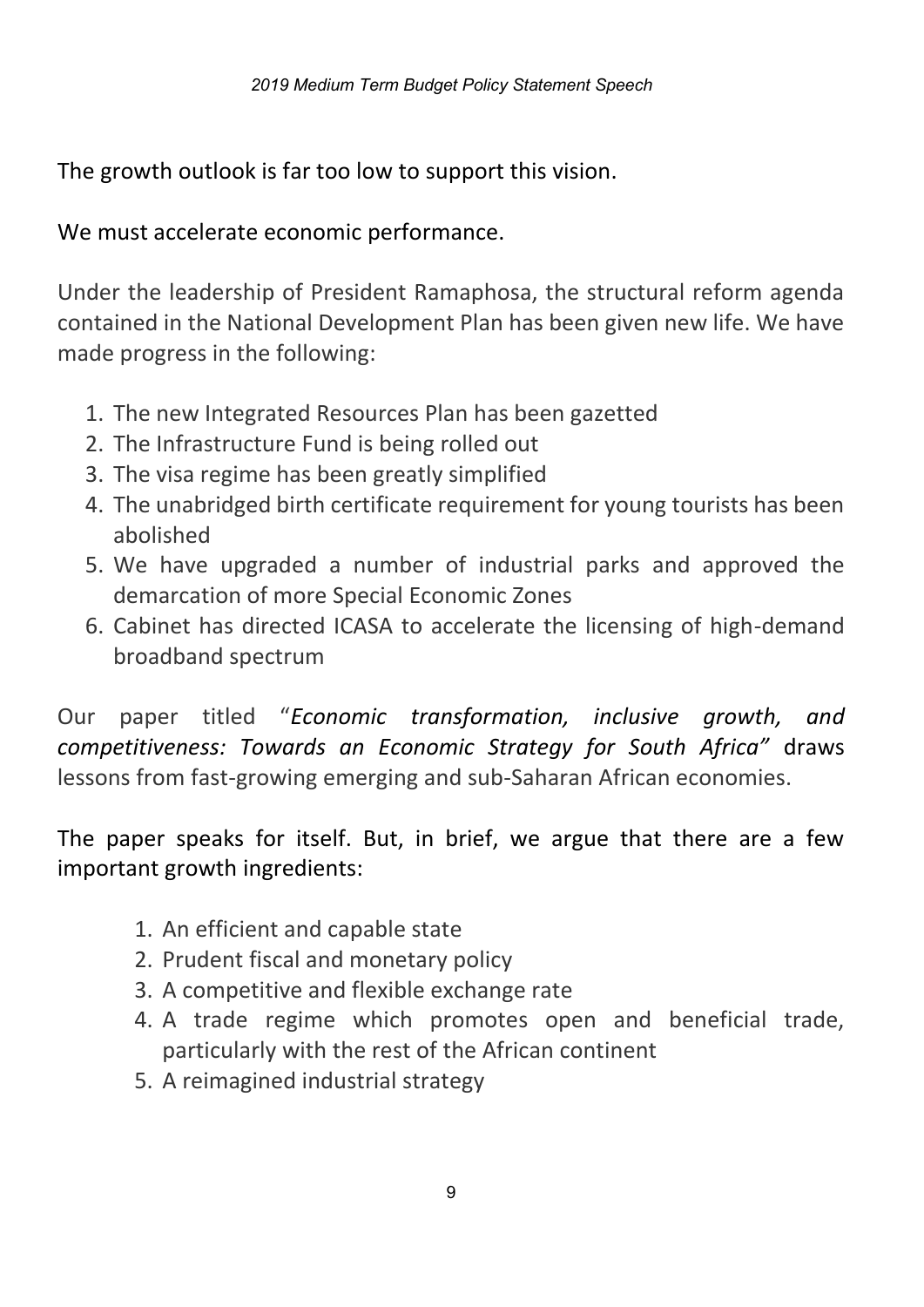- 6. Opening up 'network industries' that is transport, logistics and telecommunications. This means reorganising Eskom and other state-owned companies
- 7. Lowering barriers to entry
- 8. Prioritising job-creating sectors, such as agriculture and tourism
- 9. An overarching legal framework with an independent judiciary and strong property rights
- 10.A well-functioning financial sector

The country is having a rigorous debate about these proposals. We received over 800 comments. Proposals included ideas on the digital economy, streamlining applications for new ports, and opening up the railways to force heavy freight off our roads, ease congestion and improve safety.

Mr President, your comment at a meeting of the President's Council of Economic Advisors was:

## *"Implementation of these initiatives will improve confidence and restore credibility"*

To judge from the many supportive comments, many South Africans agree with you, as do local and international businesses: large, medium, small, and tiny; and our friends.

Thank you to everyone who tweeted, facebooked, emailed, phoned, wrote letters, held conferences, wrote articles in various publications and issued press releases.

We can do some of the things quickly. Already, the new Integrated Resources Plan charts a greener course forward on energy. We can accelerate spectrum licensing and a move towards 5G. We can make it easier to do business.

The President is driving a critical youth employment initiative. We have supported the Youth Employment Service known as YES! through expanding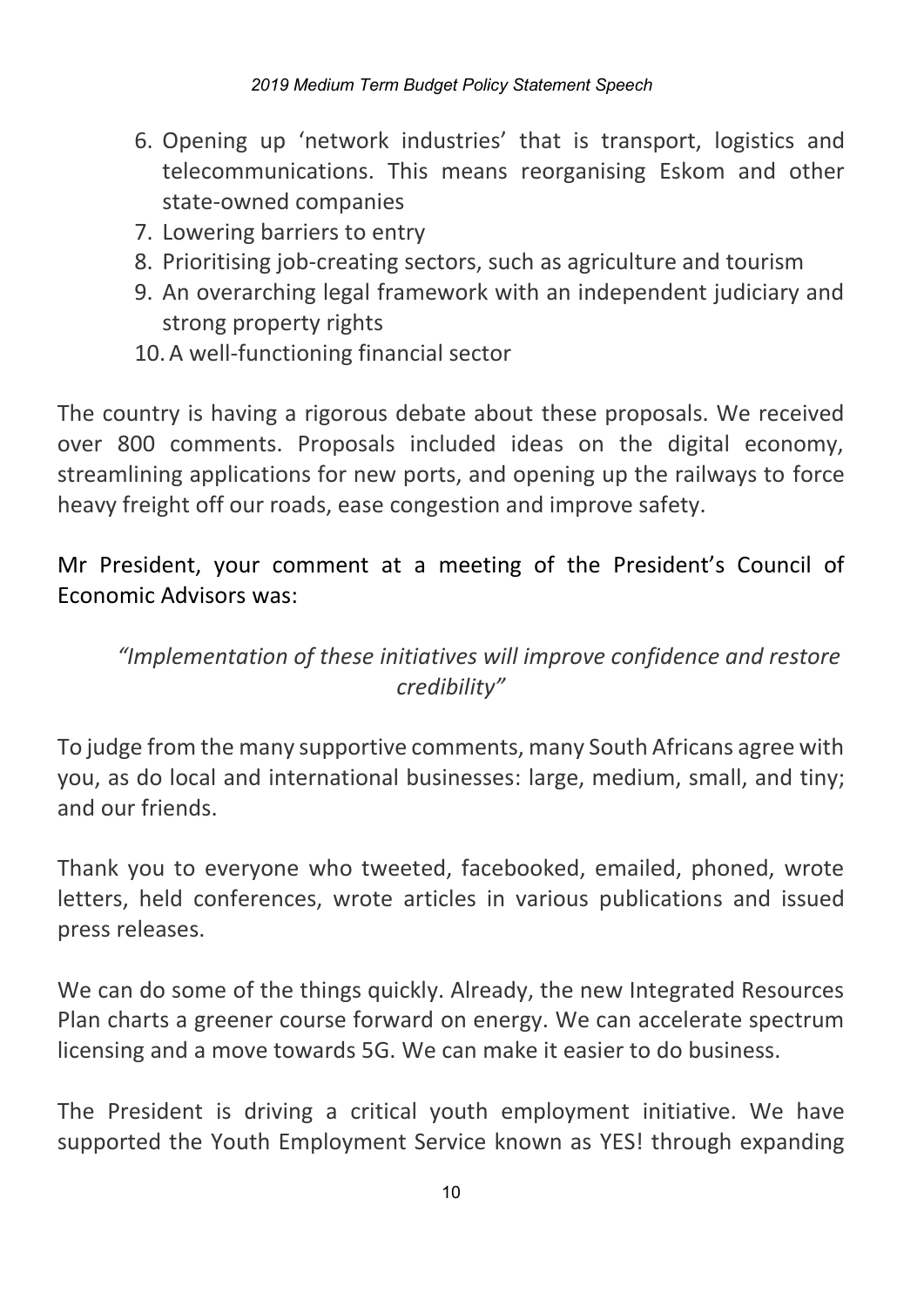the employment tax incentive. We look forward to the YES! Board bringing forward new innovative ideas.

Today, we publish Version 2 of the document. It is a living document. As such it is 'not a dogma but a guide to action'. Where appropriate, we will consider legislation.

#### **REVENUE PERFORMANCE AND OUTLOOK**

To meet our fiscal needs, growth is not enough. We also need a well-functioning and efficient revenue collection agency.

The South African Revenue Service is emerging from its own winter. Cabinet has approved that we implement the findings of the Nugent Commission of Inquiry into Tax Administration and Governance, and I intend to table a bill early next year. The President has appointed Edward Kieswetter as the new Commissioner. Since he started work in May, he has already taken steps to reinvigorate and re-establish the Large Business Centre, and the litigation, integrity and compliance units. Leadership, staffing and procurement failures are also being addressed.

Achieving a more inclusive South Africa relies on honest taxpayers. Without your taxes, South Africa will never succeed. Thank you to all those who have honoured their obligations. But you have told us that we must spend your hardearned money better, and we could not agree more.

We now expect to collect R1.37 trillion this year. This is R53 billion, or 4 per cent, less than we expected. Looking ahead, our revenue forecasts are prudent. We assume an elasticity of one, which means a one-to-one relationship between growth in taxes and economic growth, after adjusting for tax measures.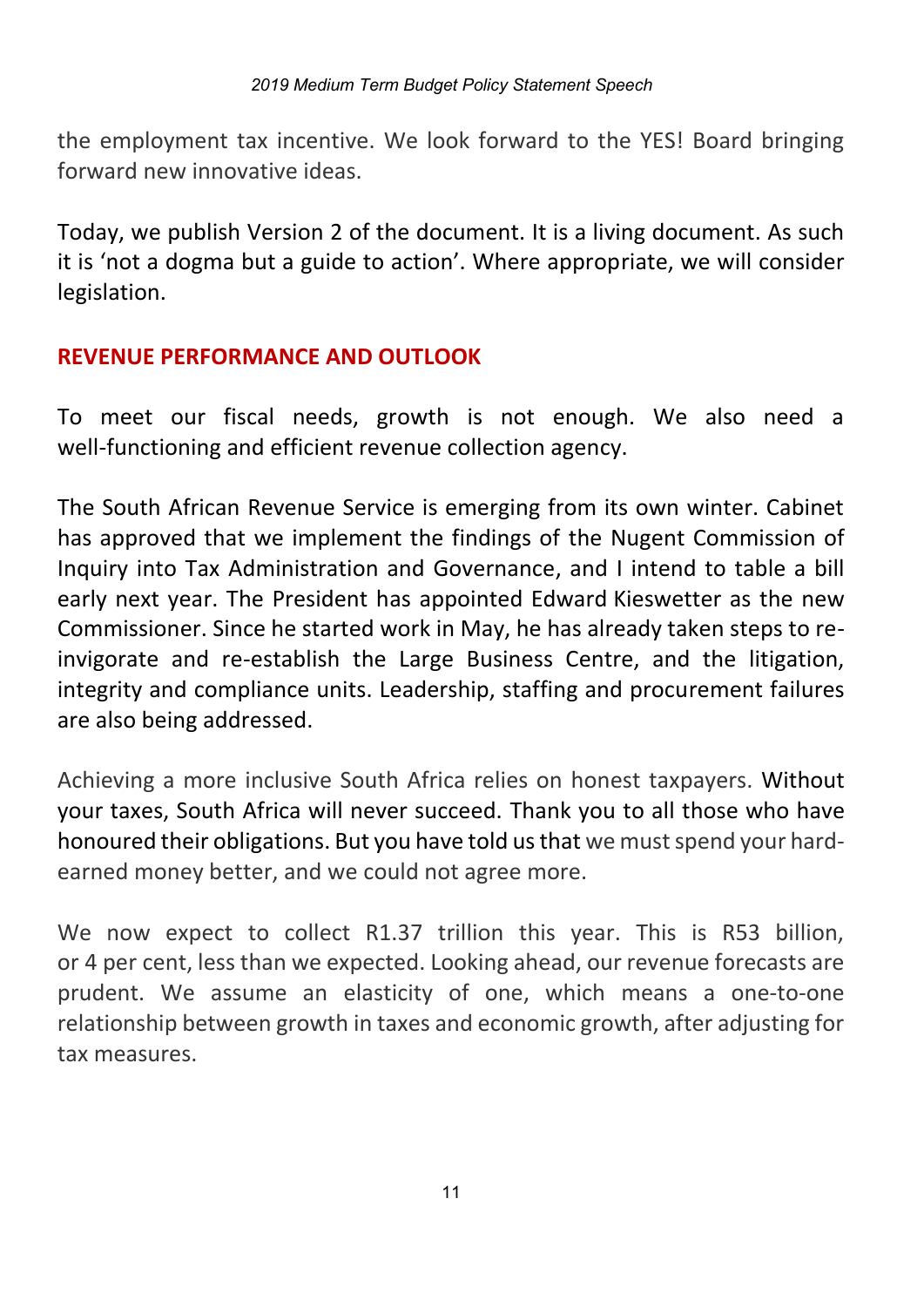#### **THE FISCAL FRAMEWORK**

The fiscal framework has weakened substantially since the February budget, mainly due to weaker economic growth and lower revenues.

The main changes to the in-year expenditure projections are:

- 1. R26 billion in additional financial support to Eskom
- 2. R11 billion to several smaller state-owned companies in financial distress
- 3. R430 million approved through the Budget Facility for Infrastructure for student housing

These increases are partly offset by drawing on the contingency reserve, provisional allocations and declared unspent funds. That said, savings from the compensation measures announced in the Budget have not materialised as expected.

Thus, in total, non-interest spending rises by R23 billion this year, relative to the February estimate. If we exclude Eskom, non-interest spending would have been R2.9 billion less than projected.

The consolidated budget deficit is now projected at 5.9 per cent of GDP in the current year.

This year, the national debt exceeded R3 trillion. It is expected to rise to R4.5 trillion in the next three years.

Clearly, we need to do things differently.

As things stand, without any policy adjustments, debt will most likely exceed 70 per cent of GDP by 2022/23.

This is a serious position to be in.

Our little Aloe is not doing well. It needs attention, like our public finances.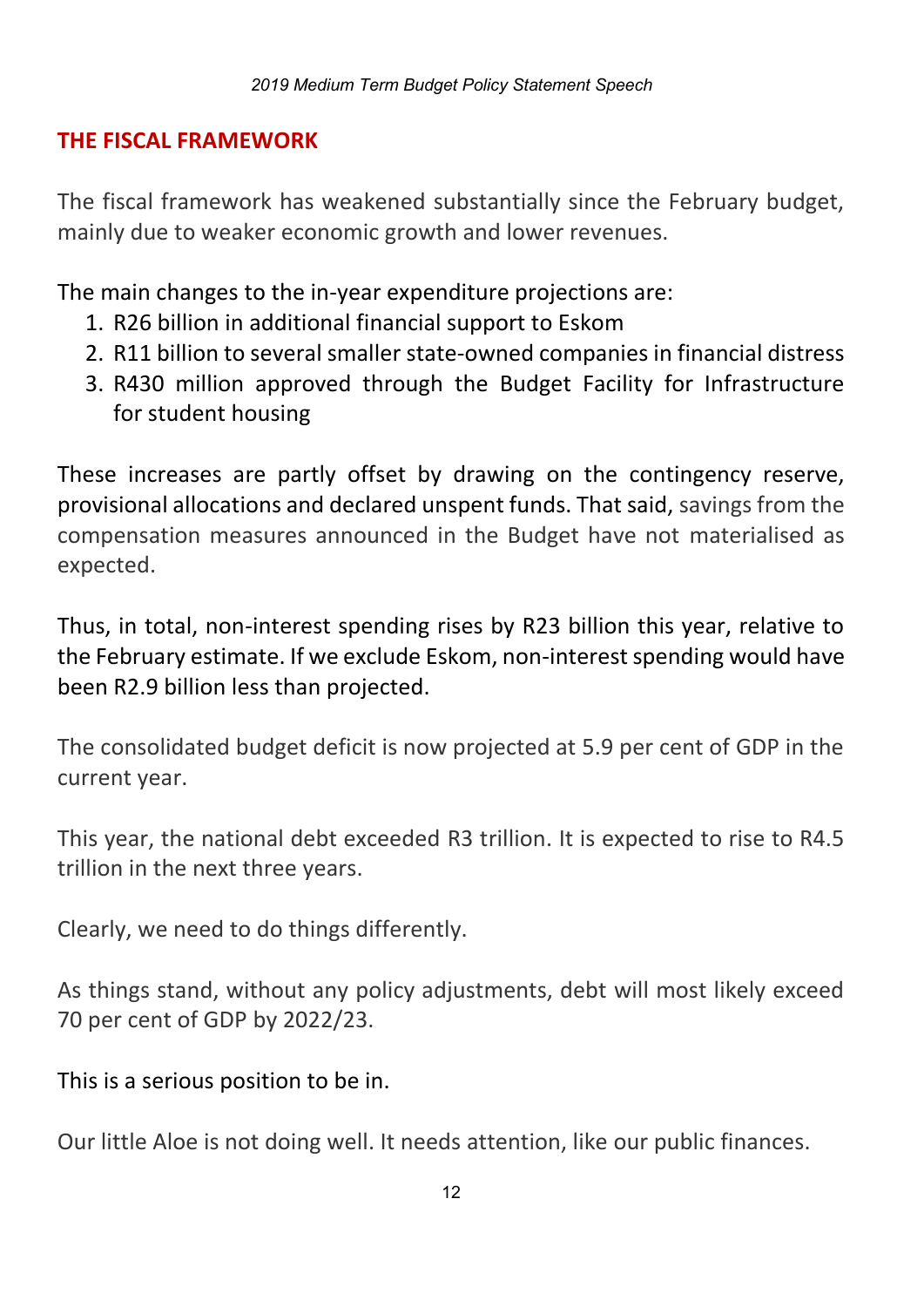Honourable members, there is no status quo option!

Stabilisation involves difficult decisions that imply sacrifices by all of us. Slowing growth in the compensation bill and additional revenue measures will be needed.

The consequence of not acting now would be grave for South Africa. Over time, the country would likely face mounting debt service costs and higher interest rates and may enter a debt trap. The unemployment crisis would worsen, and government debt could balloon. This is an outcome we are determined to avoid.

Additional measures will be announced in the 2020 Budget.

#### \*\*\*\*\*\*

#### **DIVISION OF REVENUE AND MEDIUM-TERM SPENDING PLANS**

Over the medium-term, consolidated government spending totals R6.3 trillion as things stand. Our priorities are education, social development and health. They receive R3 trillion over the next three years. Approximately half of noninterest spending goes to national government, and the other half to provinces and municipalities.

We have achieved many social gains over the past 25 years. Our social spending programmes can be sustained over the long-term provided we make reasonable and prudent choices.

On our current trajectory, by the end of the three-year framework, debt service costs will be bigger than spending on health and economic development.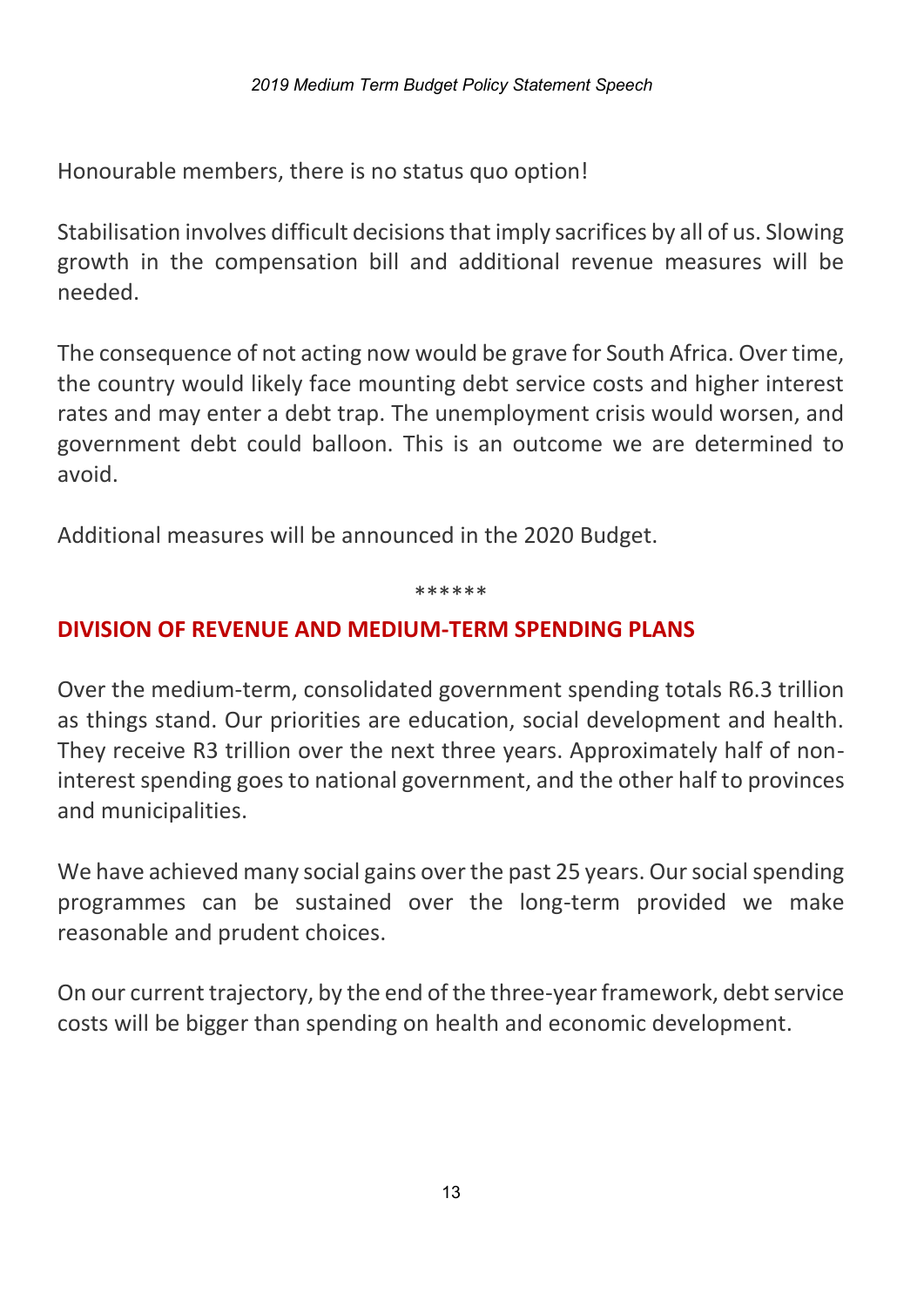#### **ACHIEVING FISCAL SUSTAINABILITY**

Our problem is that we spend more than we earn. It is as simple as that.

How will we fix our problem?

To stabilise debt, government will target a primary balance by 2022/23. The target measure excludes support to Eskom, because that is part of a separate process.

As a first step, we have identified spending reductions of R21 billion in 2020/21 and R29 billion in 2021/22 mostly in the area of goods and services, and transfers. In addition, non-interest spending in the outer year of the framework is constrained in line with consumer price inflation.

That said, if we want to achieve our target, we will need to find additional measures in excess of R150 billion over the next three years, or about R50 billion a year.

How will we do this?

We will need to deal with the challenges of the wage bill, state-owned companies, executive remuneration and benefits and fiscal leakages.

In the Review accompanying this statement, we set out a detailed analysis of spending on public-sector wages. It shows that 29 000 public servants, plus members of the national executive, members of Parliament, members of provincial executives, and so forth, each earned more than R1 million last year. After adjusting for inflation, this is more than double the number of civil servants earning more than R1 million in 2006/07.

The average wage increase across government was 6.8 per cent in 2018/19, or 2.2 per cent above inflation. After adjusting for inflation, the average government wage has risen by 66 per cent in the last ten years.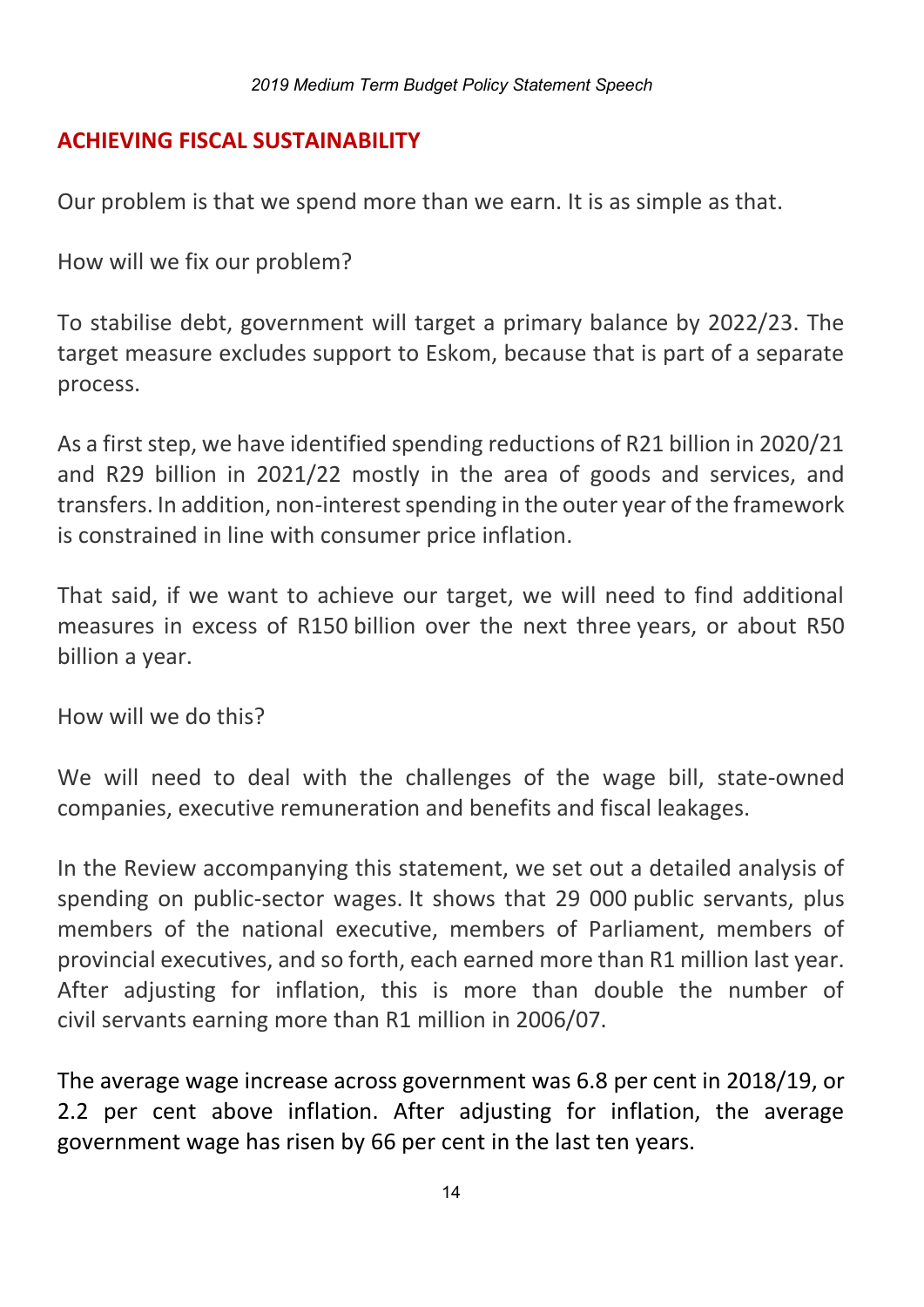We look forward to robust discussions in the relevant bargaining structures and with other stakeholders to achieve a sustainable arrangement.

We are all in this together.

In the same breath we would like to send a message to state-owned companies, public entities and the private sector. Board and Executive Management compensation and benefits should be reduced.

The President has agreed to guidelines which will apply to members of the Cabinet and members of provincial executives from 1<sup>st</sup> of December:

- 1. For the foreseeable future, Cabinet, Premiers and MECs' salaries will be frozen at current levels
- 2. The cost of official cars will be capped at R800 000 VAT inclusive
- 3. A new cell phone dispensation will cap the amount claimable from the state
- 4. All domestic travel will be on economy class tickets
- 5. The minister of finance will make a determination on the appropriate use of subsistence and travel for all arms of the state

I encourage the leadership in Parliament to think about how they can further contain their compensation and benefits.

In the 2019 Budget, some measures were announced. These included:

- 1. Early retirement without penalisation
- 2. The national macro reorganisation of government
- 3. Reducing performance bonuses
- 4. Freezing of salaries for members of the executive and parliamentarians amongst others

Unfortunately, these have not realised as much savings as we hoped.

Early retirement savings are coming through slower than we originally thought.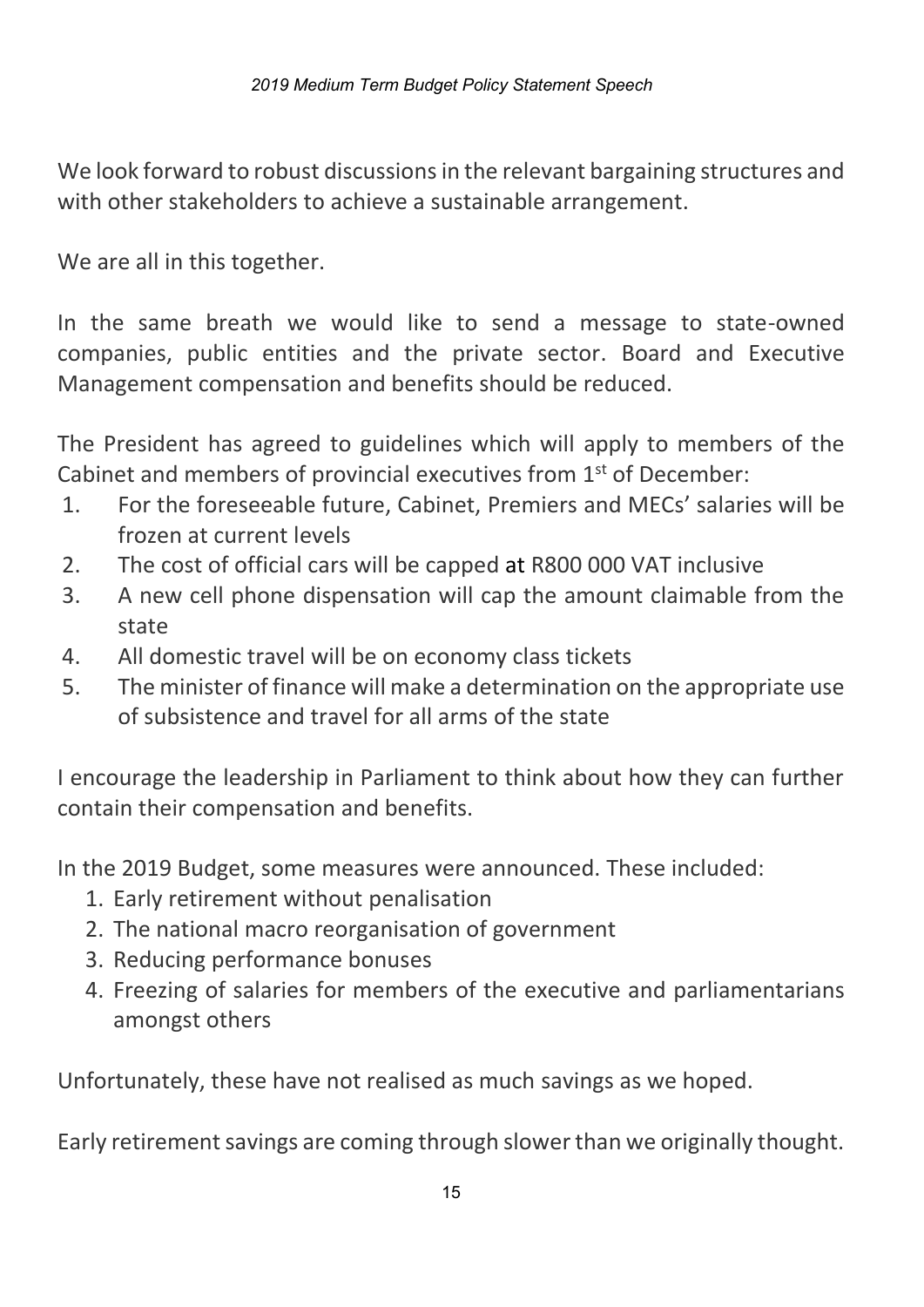We will reinvigorate the early retirement programme.

#### **FIXING THE FINANCES OF STATE-OWNED COMPANIES**

We must also wean state-owned companies off the national budget. They must learn to stand on their own feet.

#### *ESKOM*

Government has announced a comprehensive set of structural reforms for Eskom and the energy sector, which we are supporting with R230 billion over the next 10 years. Very difficult budget adjustments have been made.

To meet unanticipated cash needs, we have brought forward R26 billion in 2019/20, R33 billion in 2020/21 and R10 billion in 2021/22. Further delays in operational reforms could mean additional support is required.

We cannot continue to throw money at Eskom. For the sizeable support required, it cannot be business as usual. Eskom must do the following:

- 1. Run their current plant and equipment better
- 2. Achieve other operational efficiencies, including much better cash management
- 3. Fast track the separation of the utility into three parts as endorsed by the political principals. There should be no doubt about the policy decisions in this regard

The Minister of Public Enterprises has further elaborated on this in the paper released yesterday.

Going forward, new cash flow support will no longer be equity but will be in the form of loans.

Once I am convinced that the Eskom Board and Management has made an irrevocable commitment to implement government's decisions and there is enough progress, we will negotiate the appropriate size of debt relief.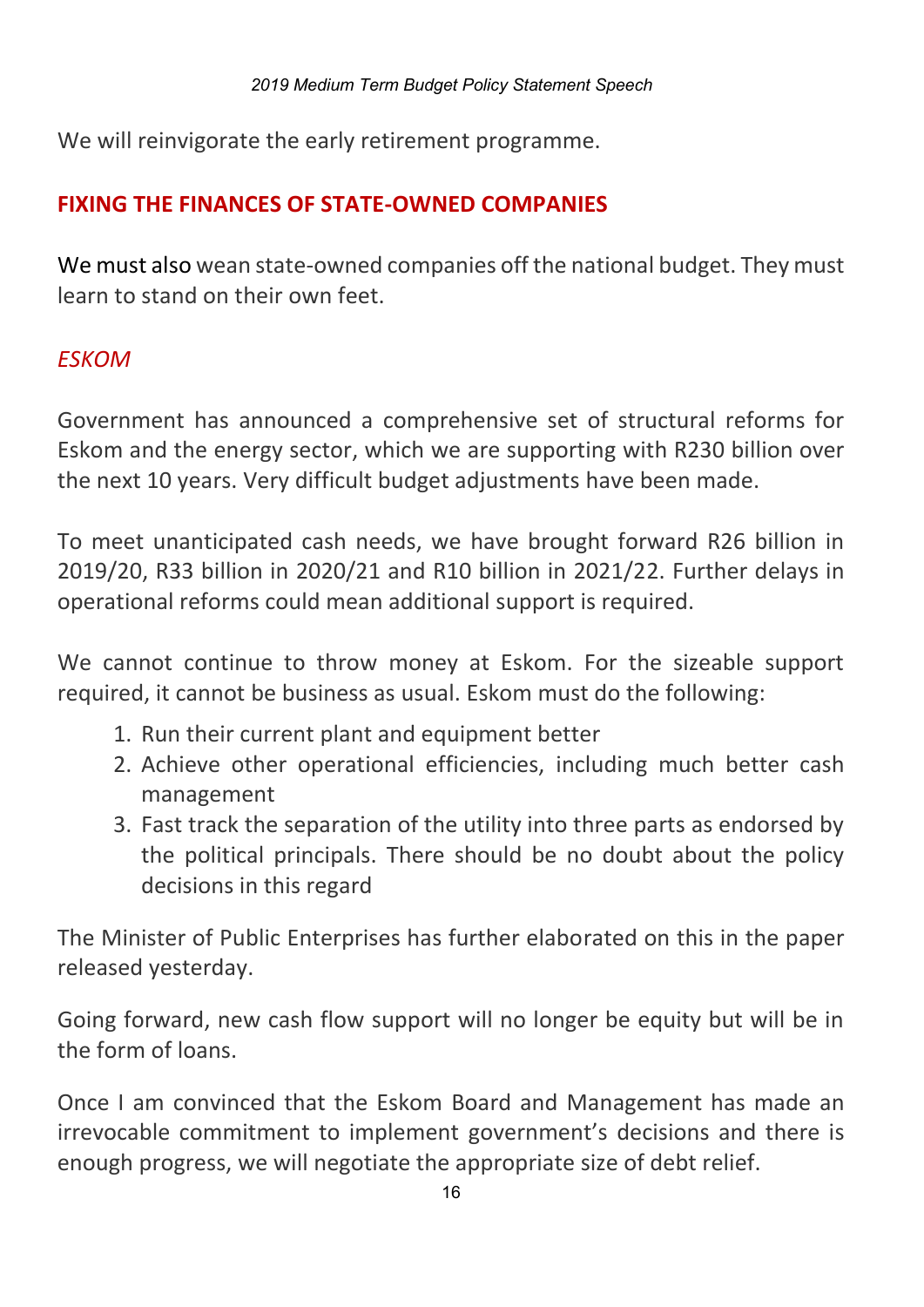Eskom is a business and should be run that way.

#### *SOUTH AFRICAN AIRWAYS*

SAA is unlikely to ever generate enough cash flow to sustain operations in its current configuration.

Which then begs the question: how long are we going to be on this flight path? Forever? I think not.

Operational and governance interventions are required urgently!

I am pleased to learn that there are conversations involving SAA and potential equity partners, which would liberate the fiscus from this SAA sword of Damocles.

We have essentially chosen to subsidise the middle class and wealthy flying around the country and other parts of the world, rather than the ordinary workers who sit in old trains from the townships every day, often getting stuck and being late for work. We are also subsidising the wealthy bond holders, who hold government-guaranteed debt but receive higher yields without additional risk.

#### *E-TOLLS*

Cabinet has considered several options to resolve the impasse over the Gauteng Freeway Improvement Project.

The reconfigured approach to Gauteng Freeway Improvement Project and its financing will be determined by the Ministers of Finance and Transport after consultation with the Premier of Gauteng and his Executive council.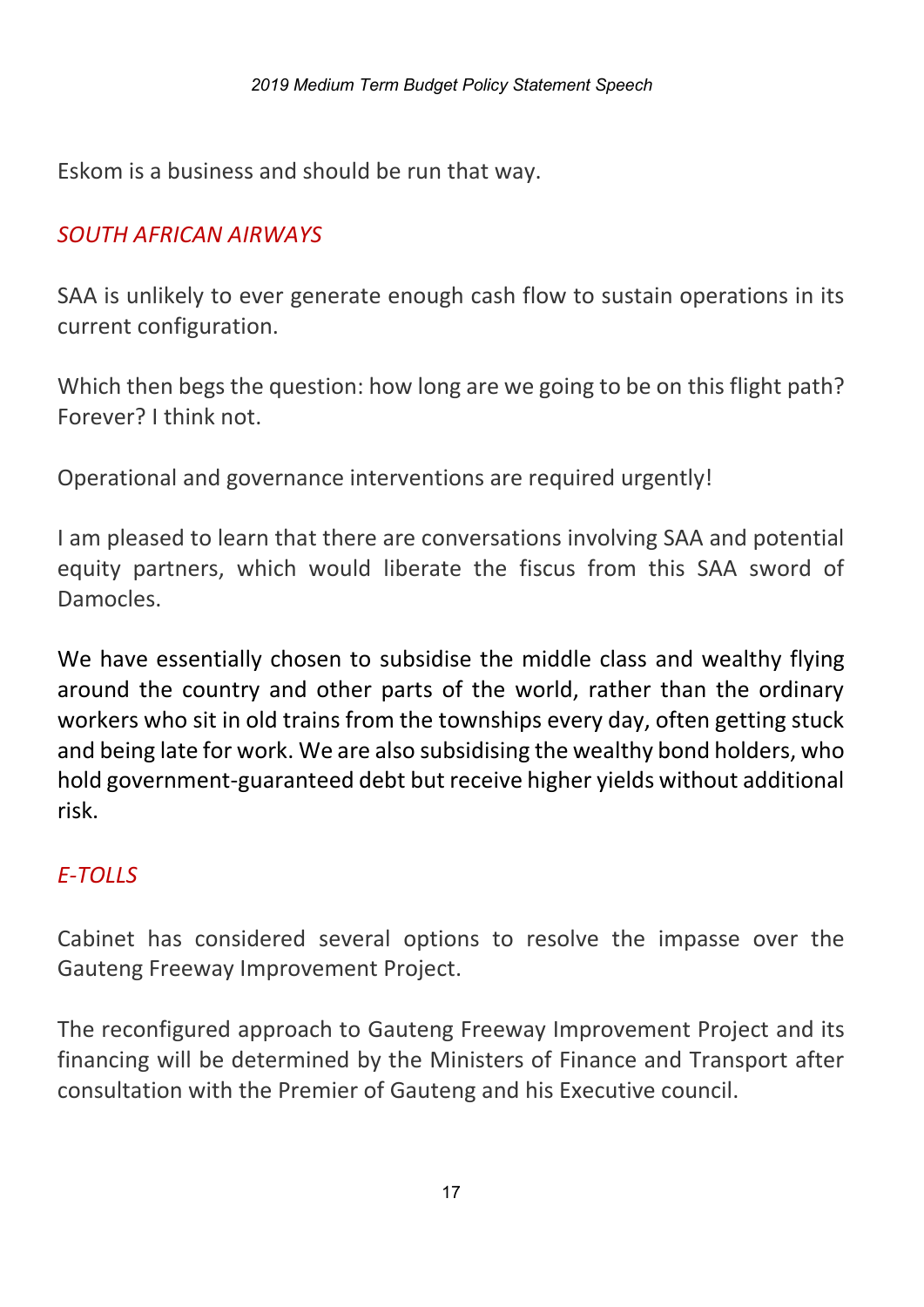We need to build a culture of payment, as government services can only be sustainable if all of us that can pay for services, do so.

### *OTHER STATE-OWNED COMPANIES*

Other state-owned companies that require support from the fiscus will be subject to certain pre-conditions and principles:

- 1. Government as a shareholder commits to the highest standard of corporate governance.
- 2. Managers, and their teams, should not receive bonuses or salary increases when they fail to meet basic financial targets and service objectives. In fact, they should take a pay cut and in some cases be relieved of their duties; and
- 3. Finally, businesses with outdated business models are a major fiscal risk and should be closed.

#### **PRIORITISING INFRASTRUCTURE**

It is critical to drive further infrastructure investment. Public-sector infrastructure projects are plagued by poor planning and implementation. This comes out in underspending, which reached 20 per cent of capital budgets last year. The Budget Facility for Infrastructure, a technical entity that reviews complex capital projects, has already strengthened state capacity.

In addition, government has made progress on a blended finance Infrastructure Fund. The Fund will be hosted by the Development Bank of Southern Africa and will be led by Dr Sean Phillips.

The implementation team for the Fund is at work. They have already identified policy and regulatory hurdles. A pipeline of possible projects amounting to more than R500 billion has been identified. Government has set aside R100 billion over the coming decade to co-finance programmes and projects, with R10 billion in the baseline. Pilot projects receive over R500 million in the current year.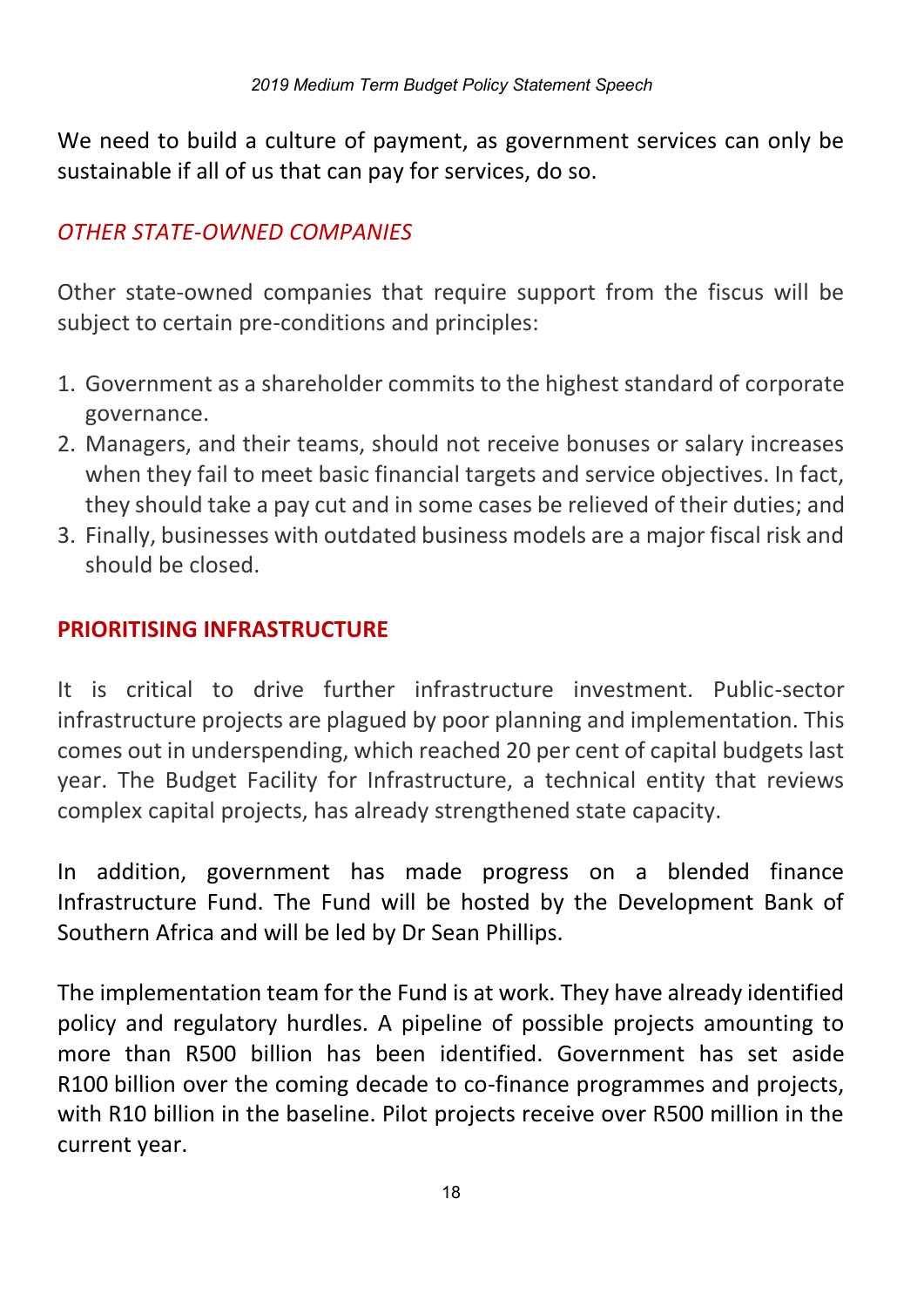We are working with the private sector to make this Fund a success.

#### **IMPROVING THE EFFECTIVENESS OF THE STATE**

We are making progress on improving the efficiency of the state. The state can use its budget better. For example, the South African National Defence Force buys more than R900 million worth of food a year. Operation Koba Tlala, or 'Chase away the hunger' is a deliberate action to buy this food from nearby suppliers.

Where possible, given budgetary constraints, government is shifting resources to areas that urgently need to strengthen capacity. Through reprioritisation, the National Prosecuting Authority receives an additional R1.3 billion, and the South African Revenue Service receives an additional R1 billion for the next two years. These funding shifts will bolster efforts to combat corruption and improve revenue collection.

Earlier this month, Cabinet approved that over 14 000 hectares of land will be released for human settlements development.

National Treasury has reviewed the procurement regulatory framework and developed a Public Procurement Bill. It will be submitted to Parliament in due course.

#### **DERIVING VALUE FROM INTERNATIONAL AND REGIONAL ECONOMIC POLICY**

South Africa re-joined the community of nations in 1994 and has played its part in advancing the peaceful international order. In these fiscally constrained times, we must relook at the strategic value of our international memberships.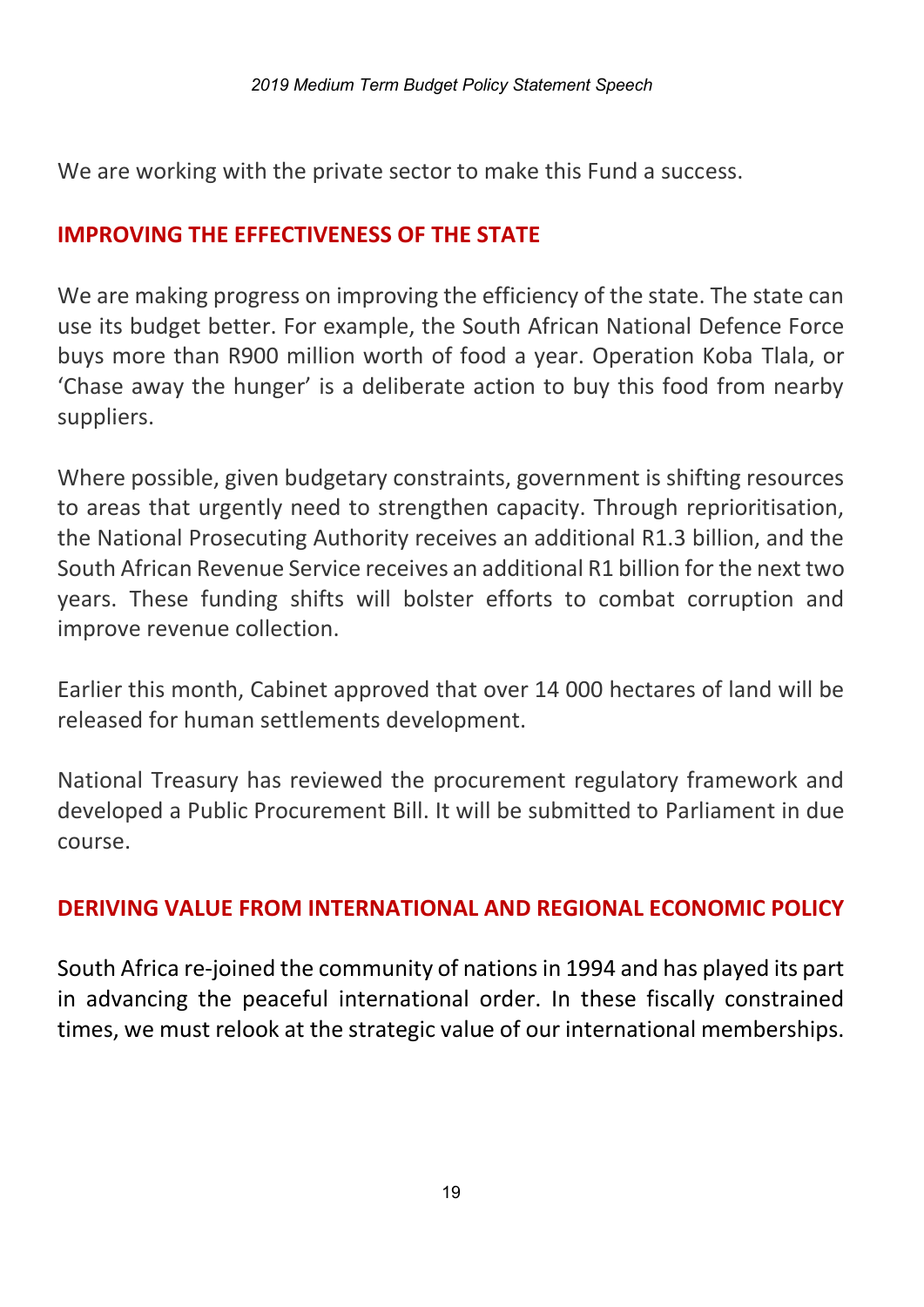#### **PROVIDING MORE EQUITABLE HEALTH CARE**

The National Health Insurance policy aims to provide healthcare more equitably to South Africans.

There are ongoing discussions between the Ministers of Finance and Health, and between our respective departments. Parliament is considering the proposed NHI Bill.

#### **SOUTH AFRICAN RESERVE BANK**

We will take stronger measures to fight illegitimate cross-border flows and tax evasion. Our approach to money laundering will be reviewed by the Financial Action Task Force.

Steps are also being taken to strengthen co-operation between the Financial Intelligence Centre, the South African Reserve Bank and SARS.

To promote investment and reduce unnecessary burdensome approvals, by Budget Day, the South African Reserve Bank will propose a more modern, transparent and risk-based approvals framework for cross-border flows. Rules on active currency hedging, loops, and mortgages for individuals living and working in South Africa will be reformed. To support regional integration, the HoldCo regime will be extended to all banks.

Madam Speaker, the South African Reserve Bank has, during a very difficult period, kept inflation stable. They also declared a substantially increased profit share to the government. The Bank is a strange creature of statute  $-$  even though we do not own it, the National Revenue Fund receives 90 per cent of the profits, after provisions ordinarily made by bankers.

It is a beautiful arrangement – we do not have to invest any money in the Bank, but we get almost all the profits plus taxes.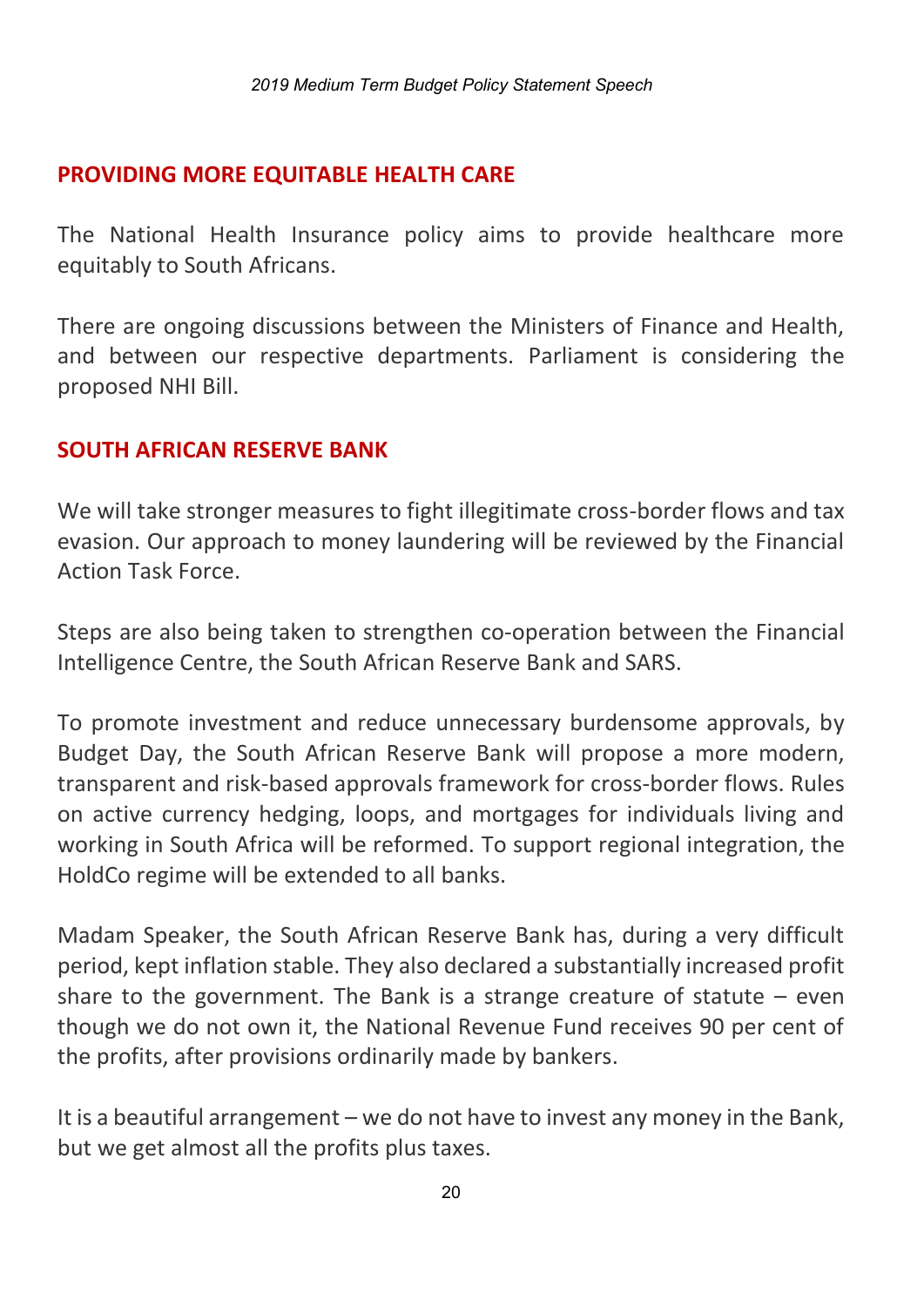#### **CONCLUSION**

Madam Speaker, that is my presentation. Government proposes measures to grow the economy. In addition, we are committed to narrowing the deficit, and raising the quality of spending, particularly on large infrastructure projects. As we do this, I trust we have the support of the entire House.

I end my remarks as I began. The winter has been long, but we must prepare for spring and reposition the Republic to grow and to thrive. We need to plant good seeds for our country, both now and for future generations.

Mr President, in June this year you addressed this House and made clear that the policy of our government is:

*"…prudent borrowing and stringent expenditure management to stabilise our public finances and lower the debt trajectory."* 

That is the work that we must now do, that is what the South African public expects of us.

We shall return to this House next February with the nation's beloved Aloe Ferox plant having flourished and show a government at work.

As I conclude, may I wish the Springboks all the best this weekend.

My thanks to the President of the Republic for his leadership during this budget process. A word of appreciation to the National Treasury Director General and his team. Their good humour and determination have got us through a difficult MTBPS. My thanks to SARS Commissioner and Team SARS for persevering to restore the integrity of the institution, to the Governor of the South African Reserve Bank for his support and collegiality. To colleagues in the Cabinet, in the Minister's Committee on the Budget, and all those that have supported us in this time. Finally, my appreciation for the Parliamentary Committees who